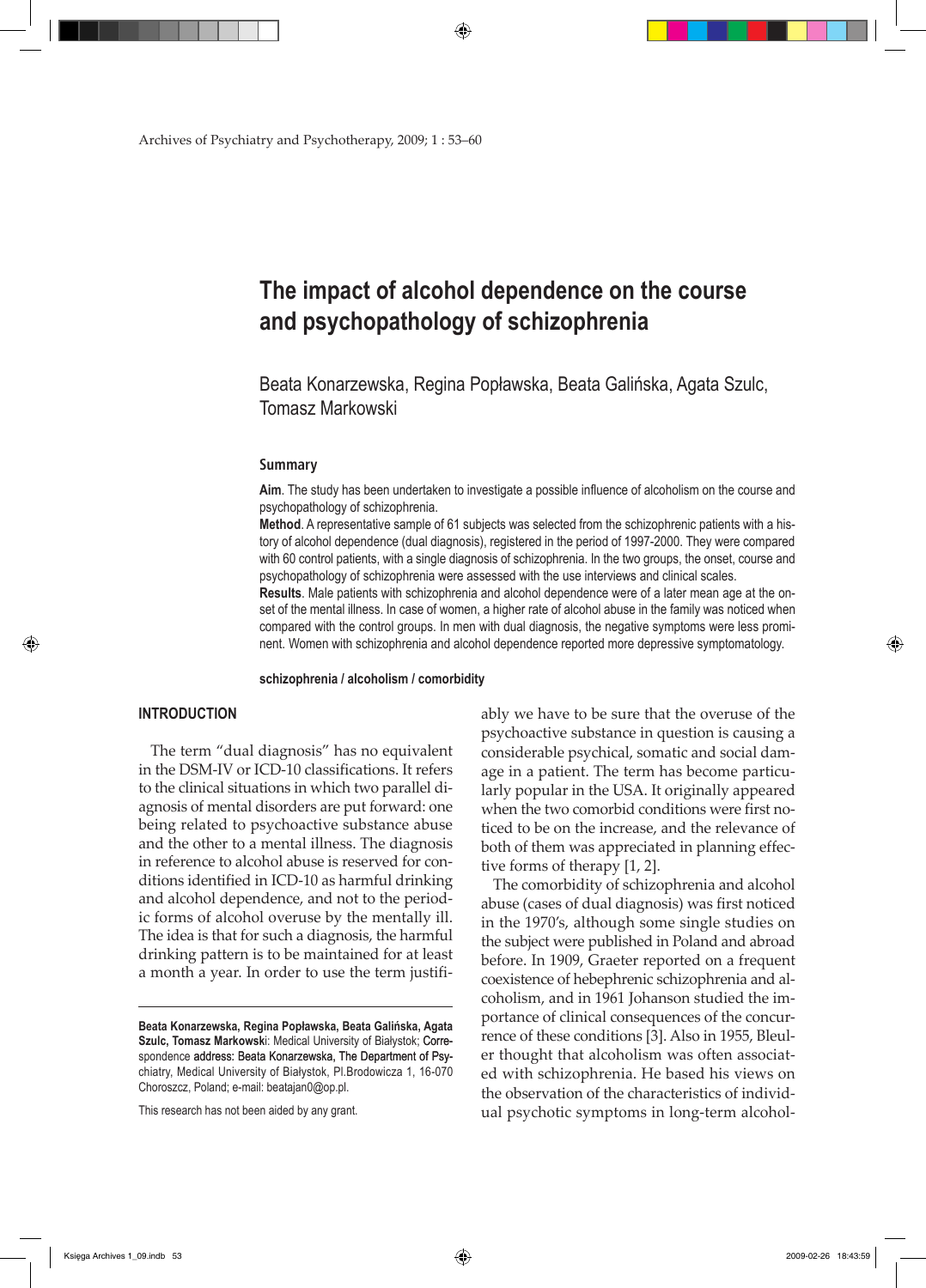ism, and also on the well known fact of "drunkenness" amongst schizophrenics [4]. In 1990, a new research began into the widespread coexistence of mental disorders and alcohol dependence. The research showed that amongst the 13% of the members of general population who overuse alcohol, as many as 3.8% suffer from schizophrenia. Apart from the epidemiological research there were more and more reports on the effect that alcohol abuse has on the course and clinical picture of schizophrenia [5]. In 1994, Duke pointed out to the fact that in this group of sufferers, there is the highest proportion of men, often homeless, and in conflict with their families. He thought that in comparison to people with a single diagnosis of schizophrenia, they were characterized by a higher intensity of productive symptoms, and a lower concentration of negative symptoms. Similar results in respect of positive and negative symptoms were obtained by Talamo et al. In their opinion, a lower concentration of defective symptoms amongst the patients with a dual diagnosis is linked to the better overall functioning of these patients prior to the onset of the mental illness, and also with their tendency to look for new sensations and stimuli [7, 8]. As it turned out, people suffering from schizophrenia are particularly sensitive to the impact of alcohol and hence even a small amount of it can cause additional mental health problems and social behaviour disorders. The analysis of data describing the behaviour of these patients showed that they were characterized by a higher correlate of aggression and autoagression [9]. Strakowsky et al. (1994) concluded that the symptoms of depression and anxiety were also typical for this group of patients.

Many issues relating to the impact of alcohol dependence on the course and clinical picture of schizophrenia remain unresolved [10, 11, 12, 13, 14, 15, 16, 17, 18]. Drawing any straightforward conclusions about the correlations between schizophrenia and alcohol dependence has been made difficult by the fact that patients differ a lot from one another in many different ways, and also in view of the time of the onset of their alcohol dependency. Taking into account the chronology of both disorders, patients with dual diagnosis can be divided into three groups. In the first group there are those who have overused alcohol prior to the onset of the symptoms of schizophrenia. The second group, much smaller, consists in the patients whose alcohol dependency occurred approximately at the time of the onset of schizophrenia. In the third group, there are patients who have been diagnosed with schizophrenia prior to the occurrence of the alcohol problem [16].

The difficulties may also arise from the methodological differences between the various types of research, and the limitations in obtaining data from the schizophrenic patients whose additional condition is exclusively alcohol dependency. Patients of Polish psychiatric hospitals may be an exception here, with a lower occurrence of cross-dependencies. In this group of patients, the preliminary analysis of data available revealed considerable clinical differences in relation to the chronology of disorders and the depressive symptoms that are more frequent in case of women. Therefore, the researched group in this study has been divided into men and women.

#### **AIM OF THE STUDY**

The goal of this research was to refer to the results of the previous research on the impact of alcohol dependency on the course and clinical status of schizophrenia. We aimed to answer the following questions:

- A) Are the patients with a dual diagnosis different from the patients with a single diagnosis, with regards to the age of the onset of schizophrenia and the intensity of psychopathological symptoms i.e. positive, negative and depressive symptoms?
- B) Is alcoholism in the family relevant to the occurrence of alcohol dependency in case of patients with a dual diagnosis?
- C) Do women and men with a dual diagnosis differ in respect of the course and clinical status of schizophrenia?

#### **MATERIAL AND METHODS**

The research involved 121 patients hospitalised in the Psychiatric Clinic of the Medical Academy in Białystok, and in the Psychiatric Hospital in Choroszcza in 1997–2000. The research excluded the patients with organic mental disorders, mental disabilities, and those dependent on other psy-

Archives of Psychiatry and Psychotherapy, 2009; 1 : 53–60

⊕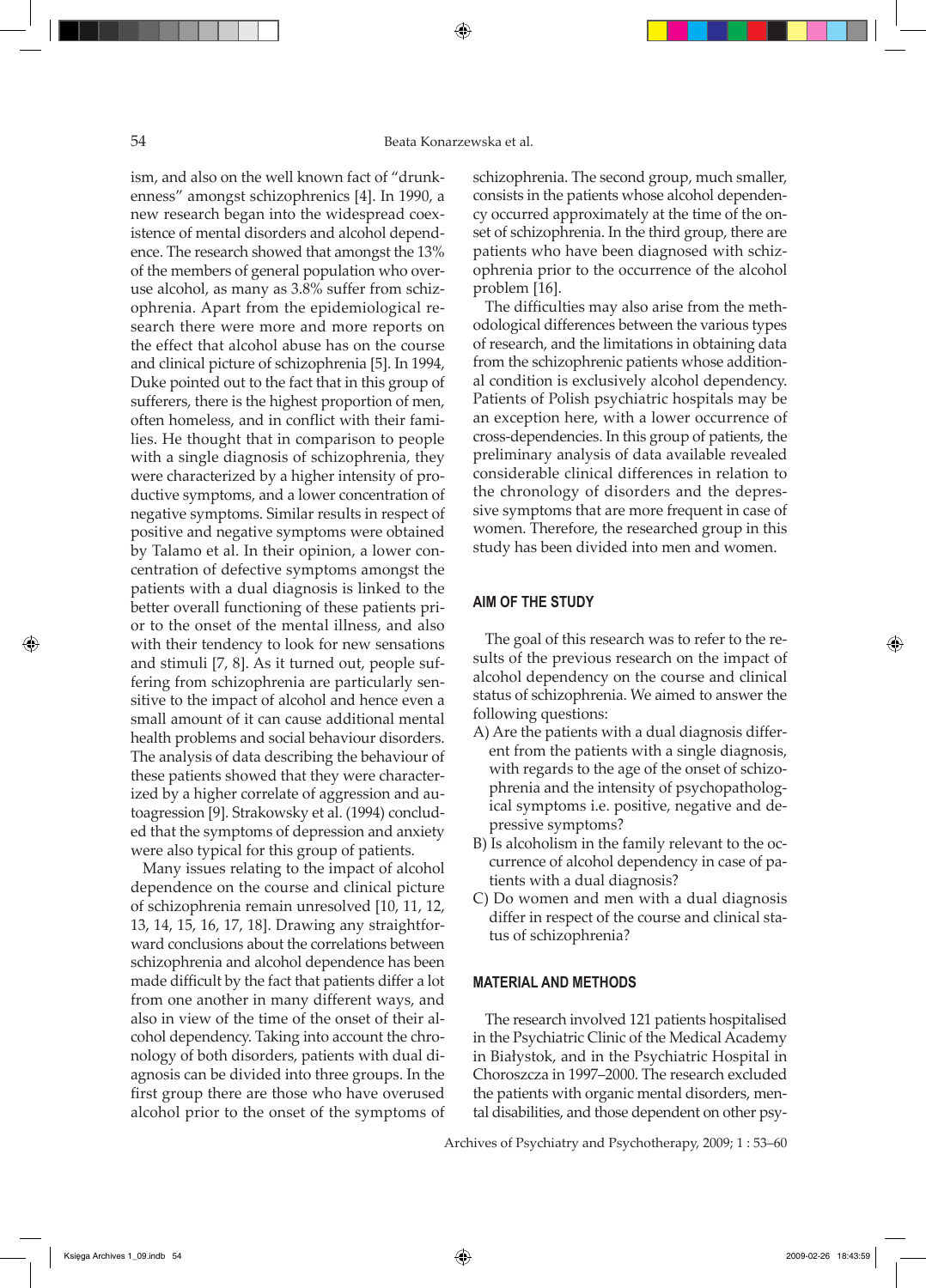choactive substances. Patients, who were familiarised with the aim of the research and who gave their consent orally, were evaluated between the first and second week of their hospitalisation. The group comprised 46 men and 15 women, diagnosed with schizophrenia and alcohol dependence, (the mean age of men was 41.1, SD=1.06 and 41.92 in case of women, SD = 2.15). These patients were compared with the control groups comprising 45 men and 15 women, diagnosed exclusively with schizophrenia (the mean age in the group of men was  $40.11$ , SD = 1.07, and in the group of women  $45.2$ ,  $SD = 2.06$ ). The diagnosis of schizophrenia and alcohol dependency was established using the International Classification of Diseases ICD-10, whereas for the evaluation of the clinical status we devised our own questionnaire that included patient details and the details of the course of their illness. We applied the following psychopathological scales: Positive and Negative Symptoms Scale according to Kay (PANSS) [19], Hamilton Depression Rating Scale [20], and the Premorbid Adjustment Scale according to Cannon Spoor in Grzywa's translation and adaptation. For the evaluation of alcohol dependency, our own questionnaire was used again, which included details of alcohol problems in the patient's family, first contact with alcohol, age of the beginning of alcohol dependency, the presence of withdrawal symptoms, the number of intoxication-related hospitalisations and the Michigan Alcoholism Screening Test MAST [21]. In the group of men with a dual diagnosis, the medication used during the research was mostly from the group of first-generation neuroleptics: 21.7% took Chlorpromazine, 19.5% were medicated with Perazine. In the control group it was Risperidone that was used most frequently (in case of 21.6% of patients), and Clozapine by 18.9%. Amongst the women with a dual diagnosis, most patients were treated with Perazine (54%) and in the control group with Risperidone. None of the patients were given anti-depressants.

#### **Statistical analysis**

In comparing the mean values, the analysis of variance (ANOVA), analysis of covariance (AN-COVA) and the Mann-Whitney *U* test have been used. The proportions and frequencies were com-

Archives of Psychiatry and Psychotherapy, 2009; 1 : 53–60

pared with the Chi-square test, with Yate's correction for continuity, the *U* test for two frequencies and Fisher's exact test. Qualitative dependencies have been analysed with the use of Pearson's product-moment correlation coefficient and Spearman's rank correlation coefficient. For overall calculations and for the calculations of arithmetic mean and standard deviations (SD), a SAS software for Windows was used.

## **RESULTS**

## **I. The results obtained in the researched and control groups of men.**

#### a) Comparison of demographic factors.

The groups did not differ in any significant way as far as the age, education, place of residence, marital status, employment; military service status and the source of hospital referral of the patients were concerned. The occurrence of schizophrenia in the family was similar in both groups. In the studied group, the age of the onset of schizophrenia and the age of the first schizophrenia-related hospitalisation was later than in the control group. No significant differences were noted in the total average number of hospitalisations in both groups (Tab.1).

**Table 1.** Comparison of data regarding the course of the illness in the studied and control group of men. Differences between the groups were statistically relevant at the level p<0.05.

| Clinical<br>Scale          | Studied |           | Control |           | р             |
|----------------------------|---------|-----------|---------|-----------|---------------|
|                            | group   |           | group   |           |               |
|                            | Average | <b>SD</b> | Average | <b>SD</b> |               |
| <b>PANSS</b><br>- NEGAT*   | 24.8    | 0.21      | 27.76   | 0.0       | $p = 0.043$   |
| <b>PANSS</b><br>- POSITIVE | 23.0    | 0.043     | 20.95   | 0.18      | $p = 0.1269$  |
| <b>PANSS</b><br>- GENERAL  | 48.82   | 0.18      | 48.91   | 0.11      | $ p = 0.5049$ |
| <b>SPP</b>                 | 59.8    | 0.28      | 62.6    | 0.28      | $p = 0.6039$  |
| Hamilton's<br>Scale        | 12.0    | 0.20      | 10.5    | 0.73      | $ p = 0.4919$ |

#### b) Comparison of clinical scales.

No statistically relevant differences were observed in the evaluation of the intensification of positive symptoms in PANSS scale between the researched and controlled group of men (Tab. 2).

⊕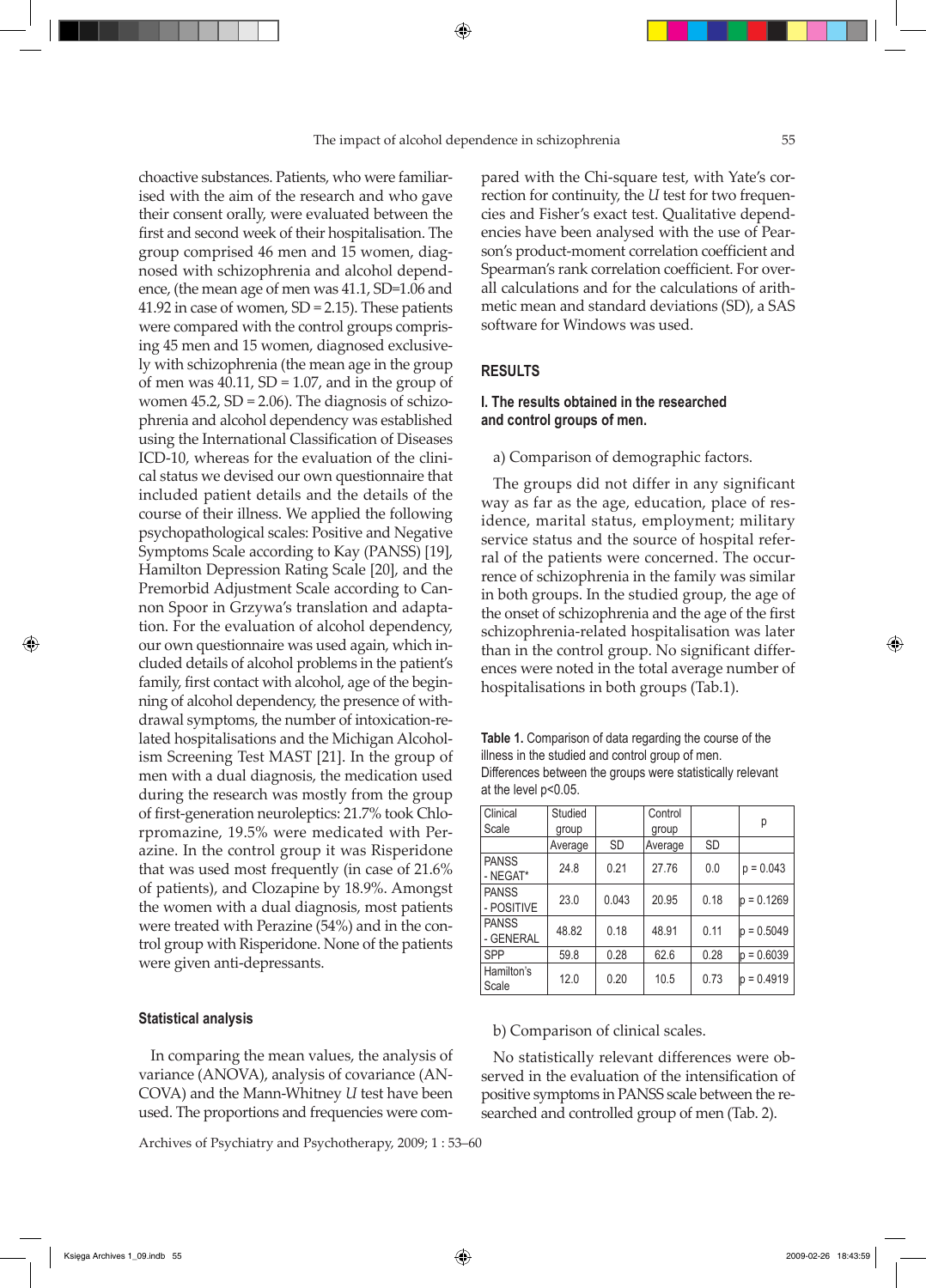#### 56 Beata Konarzewska et al.

**Table 2.** Comparison of clinical scales in the studied and control groups of men.

The differences between the groups were statistically relevant at the level p<0.05

| <b>Clinical Scale</b>      | Studied |           | Control |           | р            |
|----------------------------|---------|-----------|---------|-----------|--------------|
|                            | group   |           | group   |           |              |
|                            | Average | <b>SD</b> | Average | <b>SD</b> |              |
| <b>PANSS</b><br>- NEGAT*   | 24.8    | 0.21      | 27.76   | 0.0       | $p = 0.043$  |
| <b>PANSS</b><br>- POSITIVE | 23.0    | 0.043     | 20.95   | 0.18      | $p = 0.1269$ |
| <b>PANSS</b><br>- GENERAL  | 48.82   | 0.18      | 48.91   | 0.11      | $p = 0.5049$ |
| <b>SPP</b>                 | 59.8    | 0.28      | 62.6    | 0.28      | $p = 0.6039$ |
| Hamilton's<br>Scale        | 12.0    | 0.20      | 10.5    | 0.73      | $p = 0.4919$ |

In the general scale, lower values in the researched group were obtained with regards to a single psychopathological symptom i.e. lack of cooperation ( $p = 0.04$ ), which means that patients with dual diagnosis were more trustful towards a researcher; they also showed less resistance, negativism and hostility. The lack of cooperation was evaluated not only on the basis of patients' behaviour during the interviews, but also on the information gathered from the family and healthcare officials. Moreover, lower values in the PANSS scale were noted in the studied group in the evaluation of the intensification of negative symptoms (Tab. 2). These referred to the following psychopathological symptoms: affective flattening (p  $= 0.004$ ), emotional withdrawal (p  $= 0.003$ ), difficult contact ( $p = 0.03$ ) and stereotype thinking  $(p = 0.04)$ . Based on data analysis in a joined sample, comprising both the studied and control groups of men, it was demonstrated that higher values in the PANSS scale of negative symptoms were obtained by the patients whose premorbid adjustment had been worse (p=0.001). The comparison of results obtained with use of the Hamilton Depression Rating Scale (HDRS) and the Premorbid Adjustment Scale (PAS) did not show any statistically relevant variations between the studied and control group of men.

c) Comparison of the results concerning the evaluation of alcohol dependency syndrome.

In the group of men, the average age of the beginning of alcohol dependency was 26, which correlated negatively with the results of the Michigan Alcoholism Screening Test (MAST)

 $(r = -0.28202, p = 0.05)$ . The occurrence of alcohol dependency in the patients' family was essentially more frequent in the studied group. In case of the 24 patients (52.17%) with recognized schizophrenia and alcohol dependency, at least one parent was addicted to alcohol ( $p = 0.0007$ ). Statistical relevance was therefore established between the presence of alcohol dependency in the families of patients with a dual diagnosis and the higher values achieved in the MAST test (r = 0.42129, p = 0.0001). It was also demonstrated that the relation between the age at which the first symptoms of alcohol addiction occurred and the presence of alcohol addiction in the family was equally essential ( $r = -0.35800$ ,  $p = 0.0004$ ). The studied group of men was also evaluated as far as the chronology of the disorders was concerned. Out of the 45 men, ill with schizophrenia and addicted to alcohol, in 28 cases the alcohol dependency preceded the first symptoms of mental illness. In the case of the remaining 17 men, symptoms of schizophrenia had occurred first.

## **II. The results obtained in the studied and control group of women:**

a) Comparison of demographic factors.

The groups did not essentially differ as far as the age, education, the place of residence, marital status, employment, source of hospital referral and the presence of schizophrenia in the family were concerned (Tab. 3).

**Table 3.** Comparison of data regarding the course of the illness in the studied and control group of women. Differences between the groups were statistically relevant at the level p<0.05.

| Course of the illness                                           | Studied<br>group | Control<br>group            | р            |
|-----------------------------------------------------------------|------------------|-----------------------------|--------------|
| Age of the onset<br>of schizophrenia*                           | 30.57 (2.29)     | 28.20 (2.21)                | $p = 0.4630$ |
| Age of the first hospital-<br>isation due to schi-<br>zophrenia |                  | 34.87 (2.22%) 29.99 (2.22%) | $p = 0.1352$ |
| Occurrence of schi-<br>zophrenia in patient's<br>family         | $3(20\%)$        | 5(33.33%)                   | $p = 0.893$  |
| Number of hospitali-<br>sations                                 | 6.50(1.70)       | 8.16(1.70)                  | $p = 0.5019$ |

b) Comparison of clinical scales.

The average score in the PANSS scale, evaluating the intensification of negative and pos-

Archives of Psychiatry and Psychotherapy, 2009; 1 : 53–60

⊕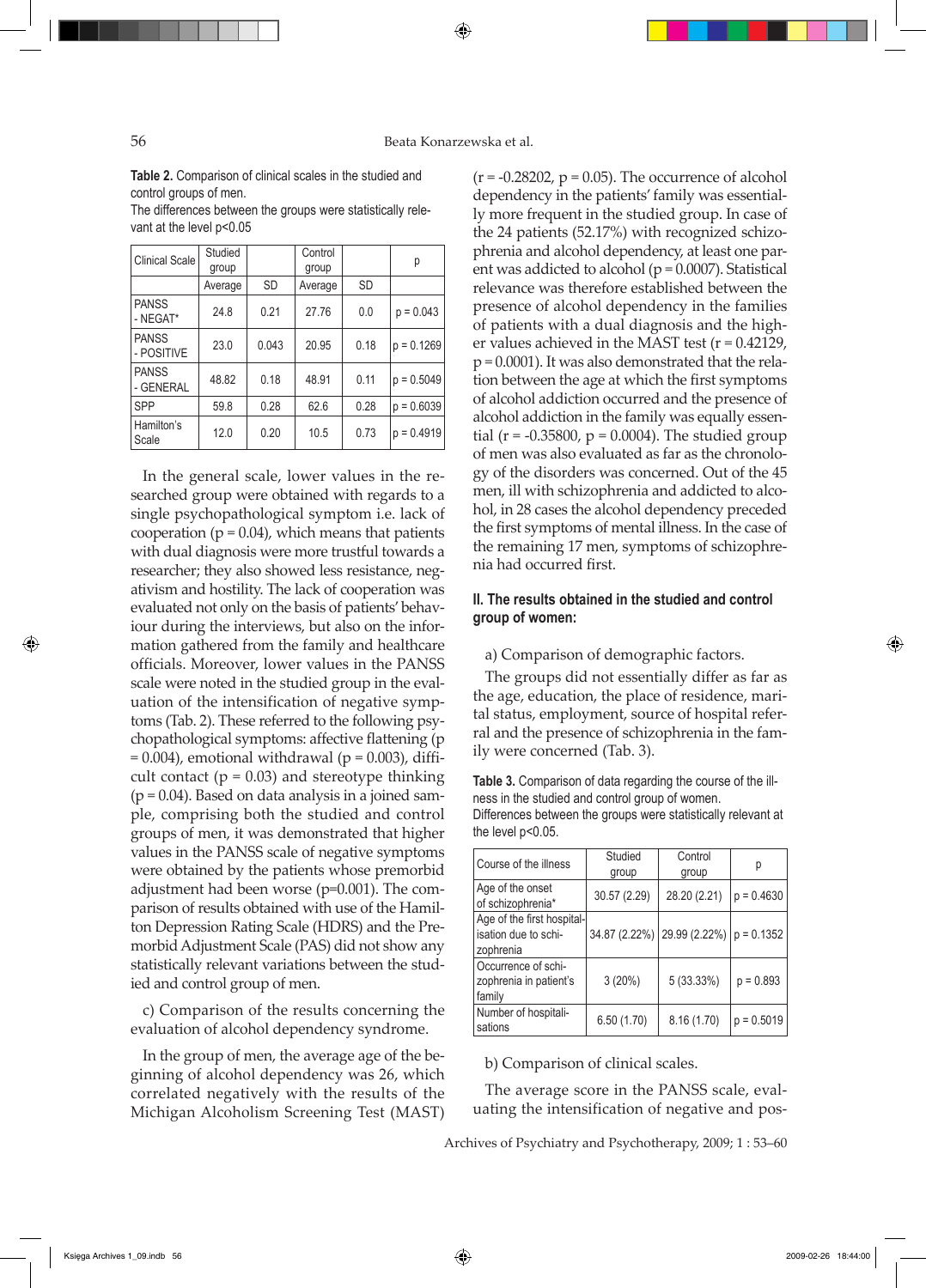itive symptoms was similar in both groups. In the scale of general symptoms, the variations in relation to general symptoms were particularly demonstrated in reference to the intensity of depression. The studied group obtained higher values, which meant that the intensity of mood disorders in the group of women ill with schizophrenia and dependent on alcohol was considerably higher in comparison to the control group. This data correlated with the results obtained with the use of the Hamilton Depression Rating Scale (Tab. 4).

### **Table 4.** Comparison of clinical scales in the studied and control groups of women.

The differences between the groups were statistically relevant at the level p<0.05

| <b>Clinical Scales</b>     | Studied<br>group |           | Control<br>group |           | р             |
|----------------------------|------------------|-----------|------------------|-----------|---------------|
|                            | Average          | <b>SD</b> | Average          | <b>SD</b> |               |
| <b>PANSS</b><br>- NEGAT    | 24.86            | 0.13      | 24.73            | 0.20      | $p = 0.7105$  |
| <b>PANSS</b><br>- POSITIVE | 21.20            | 0.06      | 19.60            | 0.26      | $p = 0.4354$  |
| <b>PANSS</b><br>- GENERAL  | 50.60            | 0.12      | 47.33            | 0.12      | $ p = 0.4125$ |
| $SPP*$                     | 57.33            | 0.28      | 74.20            | 0.28      | $p = 0.0843$  |
| Hamilton's<br>Scale*       | 17.33            | 0         | 10.33            | 0.53      | $p = 0.0156$  |

c) Comparison of the evaluation of alcohol dependence

The age of the beginning of the alcohol dependence in the group of women was on average 32. The abuse of alcohol in the family was significantly more frequent than in the control group: 53% of women had at least one parent with an alcohol problem, as opposed to 0% in the control group: p = 0.0015. This correlates with the earlier onset of alcohol dependency and higher values in the MAST test ( $r = -0.483$ ,  $p = 0.068$ ). Chronologically, schizophrenia preceded alcohol dependency in the case of 11 women. 4 other women had been addicted to alcohol prior to the occurrence of the first symptoms of schizophrenia ( $p = 0.01$ ).

## **III. Comparison of the studied groups of men and women (with the diagnosis of schizophrenia and alcohol dependency)**

The age at which patients became ill with schizophrenia and the age of their first hospi-

Archives of Psychiatry and Psychotherapy, 2009; 1 : 53–60

talisation were later in the group of women, but the discrepancies did not reach the level of statistical relevance. The level of the occurrence of alcohol addiction in the family was similar in both groups. The statistically highly relevant difference was only in respect of the beginning of alcohol addiction, which was clearly later in the group of women (women  $-32.1$ ; men  $-26.2$ ;  $p = 0.004$ .

### **DISCUSSION**

In our study, the studied and control groups, both in case of men and women, did not differ demographically, whereas Soyka et al. noted that the group of patients with a dual diagnosis in their study was dominated by single men, in difficult housing situations and in conflict with their families [22]. Similar results, with respect to dual diagnosis patients' marital status were obtained in the 1989 study conducted by Drake and his colleagues [1]. The lack of these differences in our study may be explained by Polish society's high tolerance of persons addicted to alcohol and of schizophrenic men. Alcohol addiction and various related conflicts is very seldom a barrier to setting up a family; it also very rarely leads to social isolation or homelessness.

Amongst men with a dual diagnosis, the age of the onset of schizophrenia was later than in the control group. Similar results were demonstrated in the study conducted by Duke at al. They explained the reasons behind these differences by the impact of alcohol abuse on the early stages of schizophrenia. In their opinion, alcohol reduces the discomfort arising in the initial stages of psychosis and can successfully mask the symptoms of a developing mental illness, and hence the delay in its diagnosis and treatment [23]. Nordsy at al. hold a similar view: they discuss the cases, in which alcohol played a significant role in reducing auditory hallucinations, through its influence on the accompanying symptoms, such as anxiety and tension [24]. An important role in the "masking" of mental illness symptoms is played by the sedative and euphorising properties of alcohol which are used by schizophrenic patients for "self-treatment" [25, 26, 27, 28]. Also, the majority of our patients, when asked about alcohol abuse, have in fact mentioned its

⊕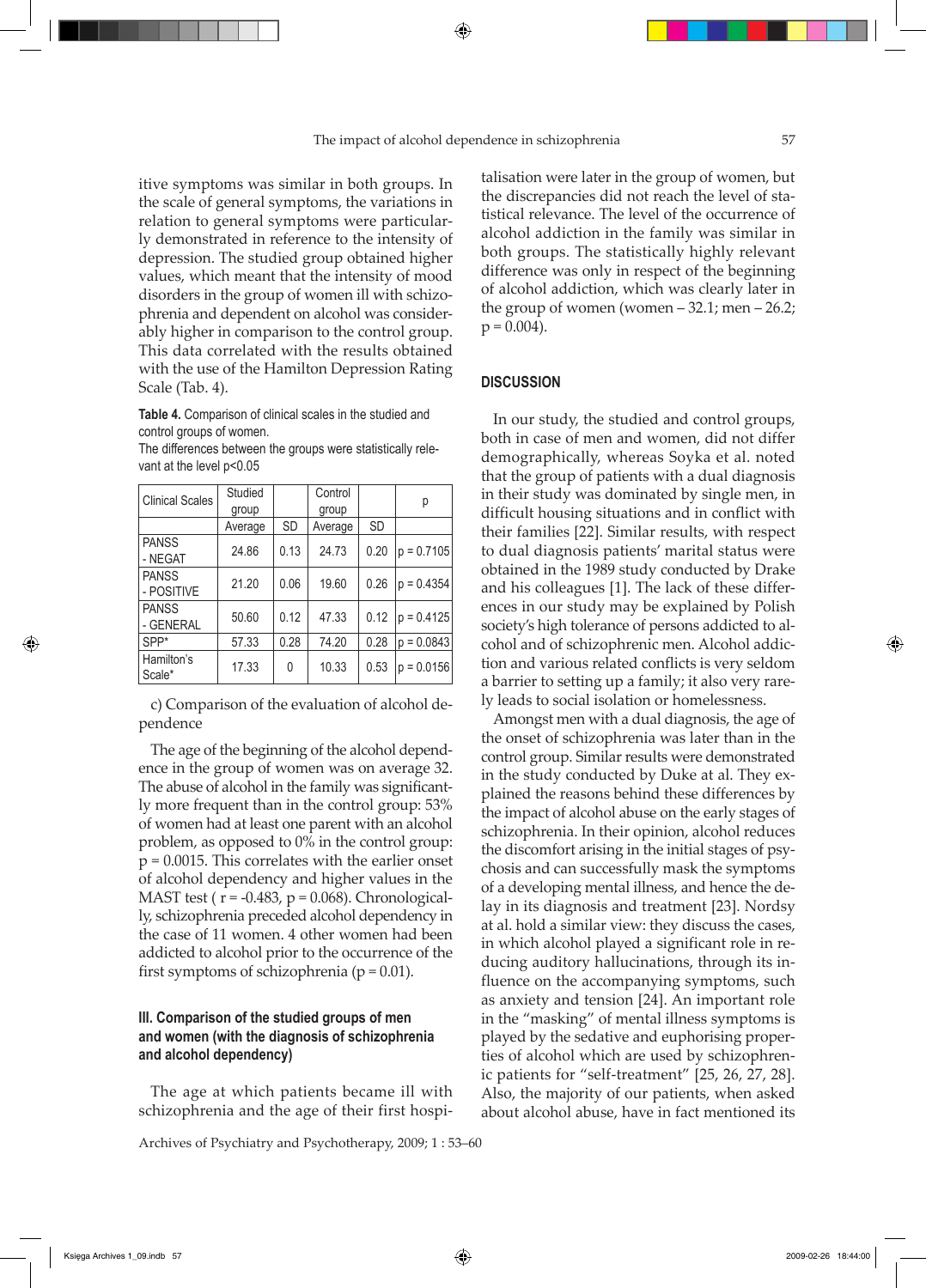usefulness in improving one's mood and self-esteem (65%). As many as 72% of men with a dual diagnosis have also emphasized the usefulness of alcohol in facilitating social contacts. Summarizing the results obtained thus far, it can be clearly stated that the mechanism of "self-treatment" seems to be an important factor in delaying the occurrence of the symptoms of schizophrenia, but only in the case of men. It is only in the group of men that the chronological analysis of both dysfunctions revealed that alcohol dependency had much more frequently preceded the first episode of mental illness. In the group of women with a dual diagnosis, alcohol addiction usually developed against the background of a fully developed schizophrenia, and therefore it did not affect the initial stages of psychosis.

The occurrence of alcohol dependency in the mentally ill patients' families has been a subject of scientific studies for many years. The studies revealed that just as in the case of general population, alcohol abuse in the family, does encourage alcohol dependency later on in people diagnosed with schizophrenia [29, 30, 31]. However, as opposed to the healthy population, where this aspect refers mostly to men, in our study some significant observations have been made in reference to women. The presence of alcohol dependency in the families of women with a dual diagnosis has been much more frequent, which may point out towards the reasons for alcohol dependency in this group of patients to be mostly environmental.

Also the clinical picture of schizophrenia in the case of patients addicted to alcohol has been a subject of many studies [32, 33, 34]. Alterman's studies show that in this group of patients there is a prevalence of productive symptoms, especially auditory hallucinations [32]. The results of our research have not confirmed this observation. The differences between the data obtained in our research and the results of other studies, which demonstrated a higher intensification of productive symptoms in the patients with a dual diagnosis, might lie in different stages at which the evaluations were carried out. For the purposes of this study, most of the patients were evaluated in the second week of hospitalisation. It may be that the time that has elapsed from the last alcoholic drink that our patients have had and the treatment used in the hospital could significantly affect the clinical picture of the illness. We have, however, obtained statistically relevant results in connection with the negative symptomatic, which turned out to be less intense in the studied group of men when compared with the control group. This complies with earlier reports on this subject. Weaker expression of defective symptoms might have been the reason behind using mostly typical neuroleptics in the treatment of this group of patients, whereas in the control group, the treatment was dominated by the new generation of anti-psychotic drugs. Arndt et al [35] have also demonstrated that patients with better premorbid adjustment reach for alcohol and other psychoactive substances more frequently. They are characterized by more effective social skills and much less intense deficit symptoms. In our studied and control groups, we have noticed a reverse dependence of high statistical relevance between the results of the SPP scale and the intensification of negative symptoms. Among the women and men with a dual diagnosis, the premorbid adjustment was better and the level of negative symptoms in men was lower in comparison with the control group. Based on our research we can conclude that one of the reasons behind alcohol dependency in the group of people ill with schizophrenia is a more effective functioning of patients in the premorbid period. This is of course linked with the ability to establish social relations, also those that serve the searches for "drinking" circles. The authors such as Bowie et al. think that the reason behind the lower level of deficit symptoms in the group of patients with a dual diagnosis lies in patients' young age at the time of research (similarly to our research). The analysis of cognitive functions that they have carried out in a more advanced age group i.e. in the group of patients aged between forty and eighty revealed the presence of memory deficits, the impairment of adaptive skills and higher intensification of negative symptomatic in relation to the persons with a single diagnosis of schizophrenia [33].

Women with a dual diagnosis did not differ in comparison to the control group as far as the intensification of the productive and deficit symptoms is concerned. They did, however, obtain higher scores in the PANSS general symptoms scale and the Hamilton's Depression Scale. Based on these results we can assume that mood

Archives of Psychiatry and Psychotherapy, 2009; 1 : 53–60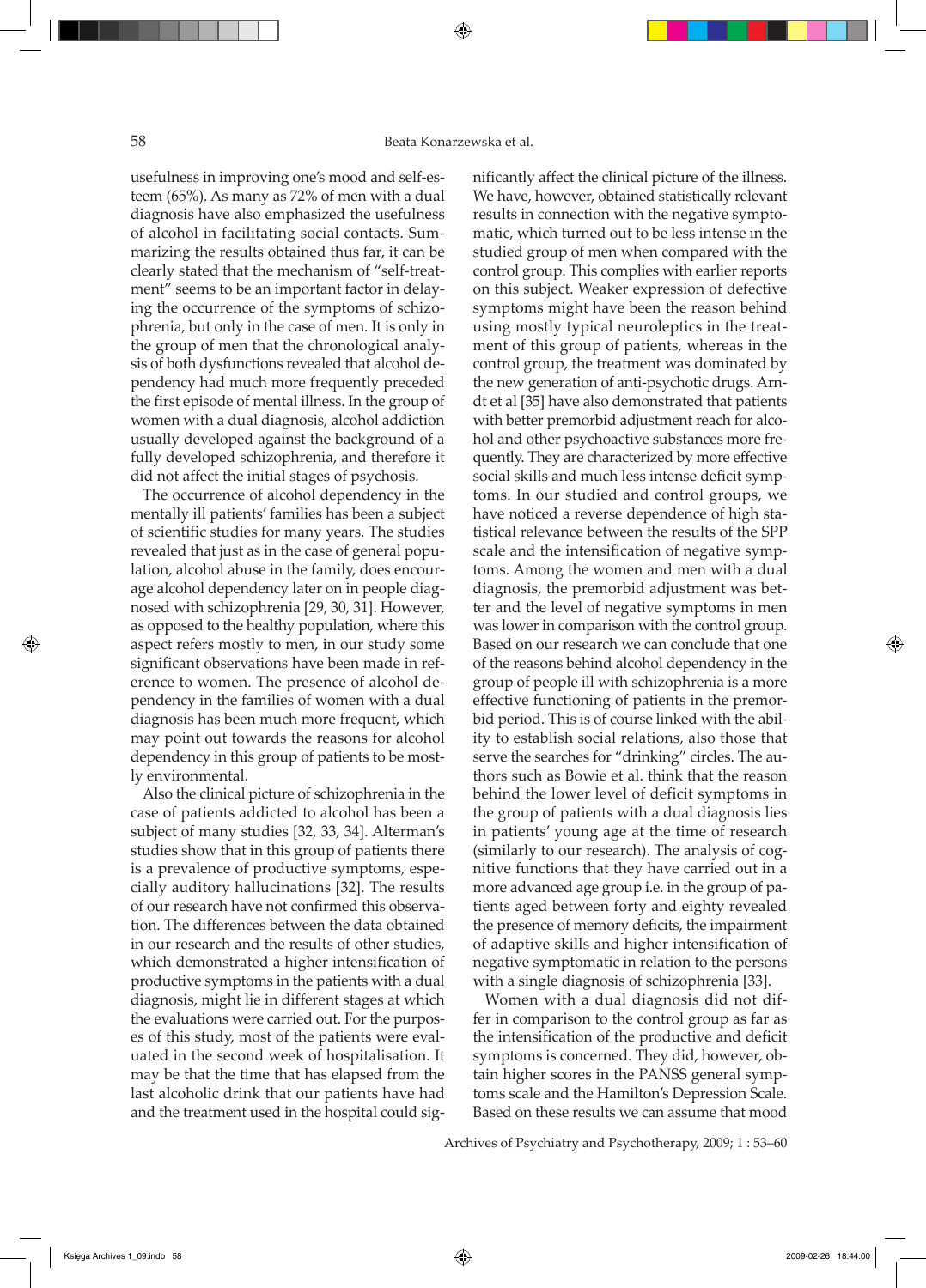disorders are characteristic for this group of patients, even if their aetiology remains uncertain. It seems likely that it is originally low mood that might be the reason behind these women reaching for alcohol for self-treatment. The hypothesis complies with Cloninger's position [36] who thinks that alcoholism amongst women with a mental disorder is usually secondary, as it originates in relation to the symptoms of the primary illness; in this case schizophrenia. It cannot be ruled out, however, that symptoms of depression in this group of patients appear as a result of long term use of alcohol, although this type of aetiopathogenesis is found more characteristically in men.

Summarizing the results of our work and also the data obtained in other studies, we conclude that many of the issues relating to dual diagnosis require further research. The latest reports point us out towards the need to discuss the assumptions formed earlier. The concept of self-treatment in schizophrenia certainly requires revision as it is not always that alcohol abuse relates to the reduction of the symptoms of mental illness; many cases have been described of it actually intensifying the symptoms [33, 37, 38]. It seems more likely that the reason behind both illnesses may lay in common biological background, such as the hypofunction of dopaminergic and opioid systems, which similarly to schizophrenia and alcohol dependence reveals itself in women and men at different age. We should not be surprised by a frequent coexistence of schizophrenia and alcohol dependency because dopamine and endogenic opioids are responsible for the correct functioning of the reward and punishment centre and the prefrontal area [25]. The neurobiological concept and the concept of self-treatment do not, however, exhaust the range of all possible explanations of the reasons for a dual diagnosis. Further research is required which will expand the data we have with the analysis of other factors contributing to the original predisposition to addiction observed in schizophrenic patients. This type of research should especially involve schizophrenic women who are dependent on alcohol, in which case, the environmental factor plays a crucial role. Apart from the cognitive value of such research, it may also contribute to working out of more effective prophylactic and treatment programmes addressed to various groups of patients with a dual diagnosis of alcoholism and schizophrenia.

### **CONCLUSIONS**

Patients with the diagnosis of schizophrenia and alcohol dependency (dual diagnosis) differ from the patients with the diagnosis of schizophrenia who are not addicted to alcohol in many clinical aspects, mainly:

- a) later onset of schizophrenia in men dependent on alcohol
- b) more frequent occurrence of alcohol dependency in the family, especially in relation to women
- c) lower intensification of negative symptoms of schizophrenia among men
- d) higher intensification of depression symptoms in the group of women

#### **REFERENCES**

- 1. Drake RE, Osher FC, Wallach MA. Alcohol use and abuse in schizophrenia: A prospective community study. J. Nerv. Ment. Dis. 1989; 177: 408–41.
- 2. Hien D, Zimberg S, Weigman S, First M, Akerman S. Dual diagnosis subtypes in urban substance abuse and mental health clinics. Psychiatr. Serv. 1997, 48: 1058–1063.
- 3. Falicki Z. Psychiatria Społeczna. Warszawa: PZWL; 1975. p. 64–122.
- 4. Bleuler M. Etiology of chronic alcoholism.USA: O. Diethelm; 1955.
- 5. Regier DA, Farmer ME. Comorbidity of mental disorders with alcohol and other drug abuse. Jama. 1990; 264: 2511–2518.
- 6. Duke PJ, Pantelis C, Barnes TRE. Alcohol use and its relationship to symptoms.Tardive dyskinesia and illness onset. Br. J. Psychiatry.1994; 164: 630–636.
- 7. Talamo A, Centorrino F, Tondo L, Dimitrii A, Hennen J, Baldessarini R J. Comorbid substance-use in schizophrenia: Relation to positive and negative symptoms. Schizophr. Res. 2006; 251–255.
- 8. Potvin S, Sepehry AA, Stip E. Comorbid substance use in schizophrenia: The file drawer effect In reply to: Talamo et al., 2006. Comorbid substance use in schizophrenia: Relation to positive and negative symptoms". Schizophr. Res. 2007; 90: 351–2.
- 9. Moran P i wsp. : Impact of comorbid personality disorder on violence in psychosis: Report from the UK700 trial. Br. J. Psychiatry. 2003; 182: 129–134.

Archives of Psychiatry and Psychotherapy, 2009; 1 : 53–60